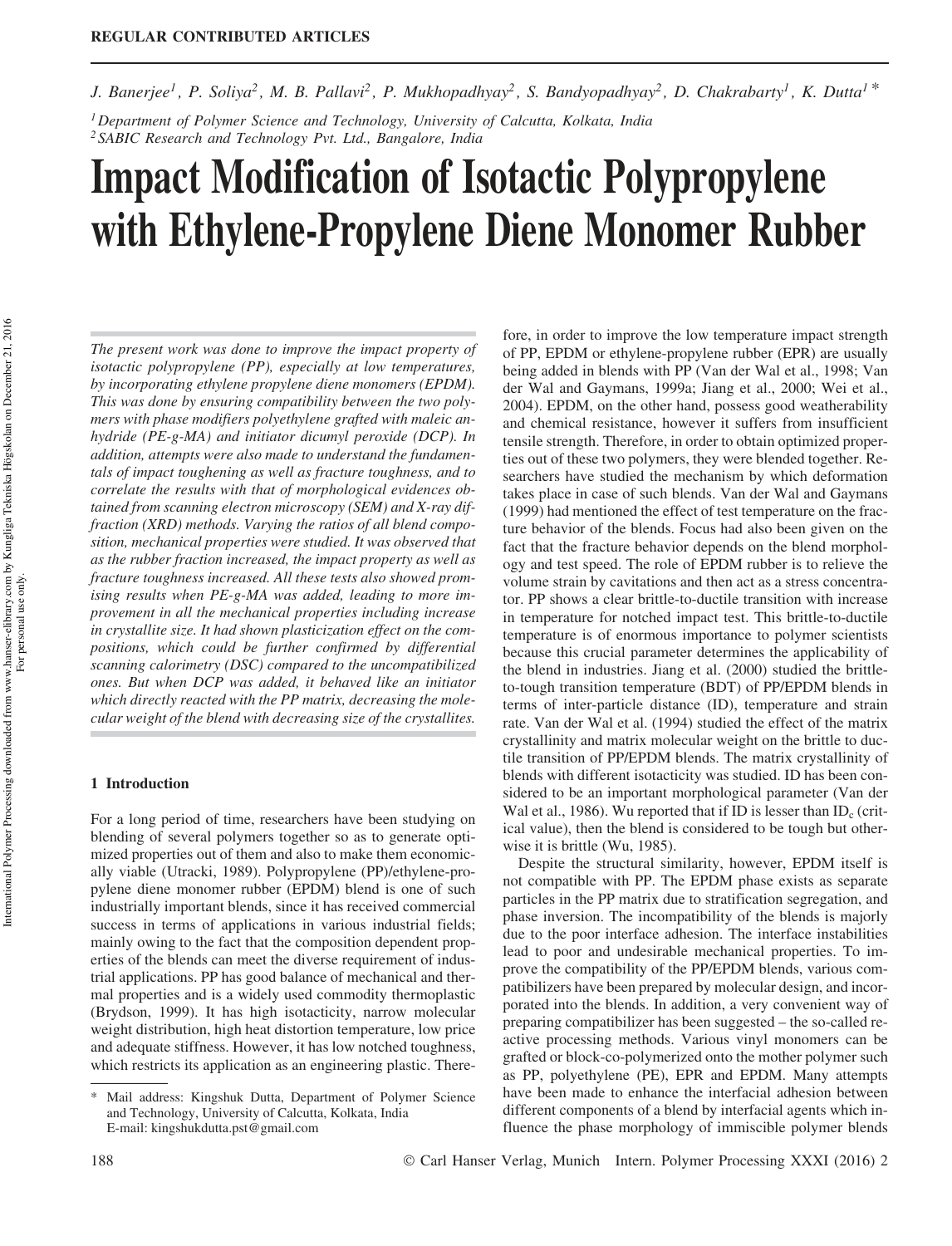by compatibilizing effect (Zhang et al., 2006). *In situ* grafting (reactive blending) of maleic anhydride (MA) into the blend of PP/EPDM improves the mechanical properties and morphology of the blend by improving the interfacial adhesion between PP and EPDM. This has also been achieved by using a compatibilizer, i. e. block copolymers. The compatibilizer acts as emulsifier which causes a finer dispersion of phases and improves physico-mechanical properties and morphology of the blends. In the past, researchers have worked on compatibilization of PP/EPDM blends using different techniques (Zhou and Dai, 2002). In the present effort, approach has been taken to consolidate the effects of compatibilization, as well as, the effects of processing. Furthermore, focus has been given on understanding the mechanism of rubber toughening of plastic using different characterization tools and relating the findings to blend morphology.

Low temperature impact property of isotactic PP (i-PP) is of significant interest to the automotive industry. The focus of this present study is to render improvement upon this particular property by adopting the approach of blending of PP with EPDM. Compatibility between the two polymers was ensured by utilization of phase modifiers and grafts, i. e. PE grafted with MA (PE-g-MA) and initiator dicumyl peroxide (DCP). Although this study deals with a very well-studied system PP/ EPDM blends; however, there are certain aspects which demand attention. Accordingly, this work focuses on the effects rendered by the type of compatibilizer on the thermal, mechanical and morphological properties of the blend. In addition, investigation on the role of disperse (rubber) phase as well as the compatibilizer on the fracture behavior of the abovementioned blend has also been carried out. Moreover, focus has also been given on developing expertize in fracture mechanics through "single-edge-notch (SEN)" fracture studies, followed by microscopic observation disclosing the proper mechanism of toughening which involves crazing, cavitation and yielding of the blend. The impact toughening of polymer blends were also studied through changes in phase morphology with varying particle size.

# 2 Experimental

## *2.1 Materials*

i-PP can be obtained in various forms but the form used for this study was natural, unfilled grade obtained from Reliance Industries Ltd. (Mumbai, India) under the trade name of REPOL. The grade used (H200MA) was recommended by suppliers for injection molding process. The melt flow index (MFI) of the grade is 20 g per 10 min at 230 $^{\circ}$ C per 2.16 kg. EPDM rubber, that was used for this study, was under the trade name of Nordel IP 4770 R and was obtained from Dow Chemicals, Midland, USA, with Mooney viscosity (ML 1+4, at  $125^{\circ}$ C) of 70. The density of the material is  $0.87 \text{ gm cm}^{-3}$  with ethylene content of 70%, diene content of 5% and propylene content of 25%. PE-g-MA, used for this study, was under the trade name Amplify GR 216 (Plastomer) obtained from Dow Chemicals with MA graft level of  $0.5-1.0$  wt%. DCP used for this study was under the trade name Perkadox (95%) from Akzonobel, Amsterdam, The Netherlands.

## *2.2 Sample Preparation*

PP/EPDM, PE-g-MA and DCP were mixed separately in a twin screw extruder (ZSK-25/1) in different ratios as dictated by DOE. In the present study, all the batches were prepared at 300 rpm, along with a throughput of  $15 \text{ kg h}^{-1}$ . After compounding, the strands were pelletized and dried at  $60^{\circ}$ C for 4 h. The injection molding of the specimen was done using a L & T injection molding machine, having a capacity of 85 T (model: LTM Demag, Mumbai, India). The sample specimens were kept for 48 h under ASTM condition. The detailed sample code of the different compositions has been presented in Table 1.

## *2.3 Characterization Techniques*

# 2.3.1 Scanning Electron Microscopy (SEM)

The blend morphology was observed by employing a scanning electron microscope (Model: JEOL SEM). The SEM specimens were prepared by taking a small portion of the sample and blocking it using a scalpel. Sample was kept at cryo temperature of  $-60^{\circ}$ C, and stained stubs were then prepared for SEM analysis. The instrument was maintained at bright field and transmitted mode.

# 2.3.2 Impact Testing

The Izod impact tests were carried out on ceast-resil impactor at varying temperatures of  $-30^{\circ}$ C, 0 °C and 23 °C, following ISO-180 method. The specimen dimension was kept at  $80 \times$  $10 \times 4$  mm. 4 J and 1 J hammers were used for this purpose.

#### 2.3.3 X-Ray Diffraction (XRD)

XRD was carried out for the raw material and the compounded samples. The XRD for all the compositions were carried out

| Sample codes | Composition details                                                                                                                                                                                                        |
|--------------|----------------------------------------------------------------------------------------------------------------------------------------------------------------------------------------------------------------------------|
| P20Rn        | "P" stands for PP (MFI = 20 g/10 mins),<br>"R" stands for rubber content and n (concen-<br>tration of rubber in the blend, $wt\% = 5, 30$ ,<br>50 wt% of EPDM rubber                                                       |
| P20RnG5      | "P" stands for PP (MFI = 20 g/10 mins),<br>"R" stands for rubber content and n (concen-<br>tration of rubber in the blend, $wt\% = 5, 30,$<br>50 wt% of EPDM rubber and G5 stands for<br>5 wt% of $PE-g-MA$                |
| P20RnD0.15   | "P" stands for PP (MFI = $20$ g/10 mins),<br>"R" stands for rubber content and n (concen-<br>tration of rubber in the blend, $wt\%$ ) = 5, 30,<br>50 wt% of EPDM rubber and D0.15 stands<br>for $0.15 \text{ wt\%}$ of DCP |

*Table 1. Abbreviation Used for Different Compositions*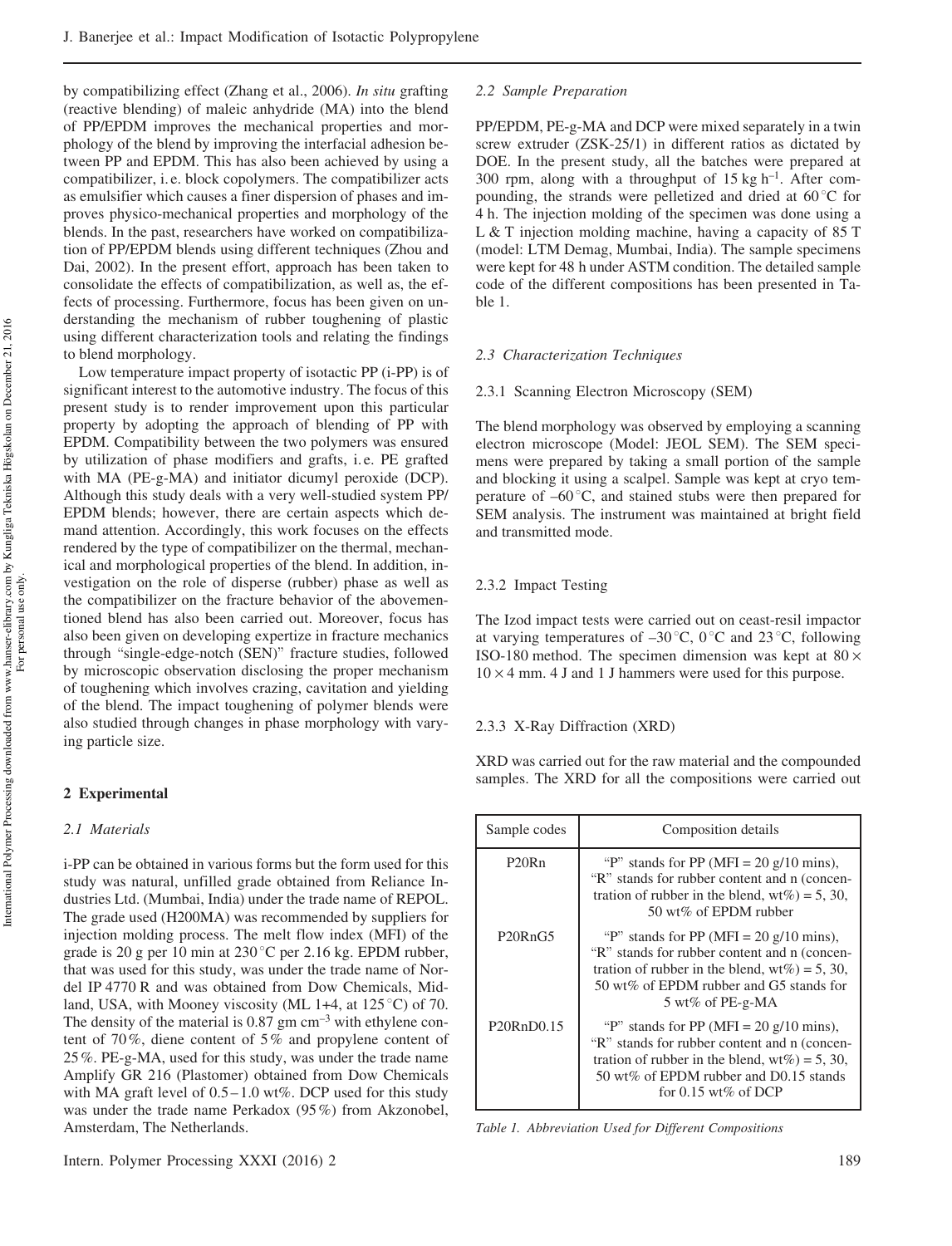using Philips X'pert PRO PANalytical (Almelo, The Netherlands) to determine average crystallite size (assuming spherulitic growth). At first an experimental run was carried on pure PP, in order to get the reference peak. The  $2\theta$  angle was varied between  $10^{\circ}$  to  $50^{\circ}$ .

The crystallite size  $(L<sub>hkl</sub>$  in nm) perpendicular to the (hkl) diffraction plane was obtained by using the Scherrer equation (Alexander, 1969):

$$
L_{hkl} = \frac{k\lambda}{\beta \cos \theta},\tag{1}
$$

where,  $\beta$  is the measured FWHM of the experimental peak (in degrees), K is the Scherrer factor (which is  $\sim 0.9$  if the Gaussian equation is employed),  $\lambda$  is the X-ray wavelength (the value is 1.5405 Å) and 2 $\theta$  is the Bragg angle.

# 2.3.4 SEN Test

The fracture behavior was studied by a tensile test on the notched bars referred to as a SEN tensile test. The injection molded bar (ISO 180/1,  $74 \times 10 \times 4$  mm), having a single-edge 458V-shaped notch (with depth of 2 mm and tip radius of 0.25 mm), was milled in the specimens; and then the notch was further propagated by a razor blade and was tested by a tensile machine (Instron, Norwood, USA) at a speed of  $50$  mm min<sup>-1</sup> with a grip distance of  $50$  mm. The test (five measurements) was carried out on a Z020 tensile machine (Zwick Roell Group, Ulm, Germany), equipped with Zwick software. ISO standard tested specimens were tested by the tensile machine and the plastically deformed length was being measured by an optical microscope.

From the load-elongation (F-l) response of the SEN test specimens, the fracture toughness was determined by the following relation:

$$
K_{CT} = (F_{max}/BW) * a^{0.5} * f\left(\frac{a}{W}\right),\tag{2}
$$

where,  $F_{\text{max}}$  is the maximum force in the F-l graph; B is the thickness of the specimen; W is the width of the specimen; a is the total notch length (produced by saw and razor blade); and f (a/W) is the geometry correction factor. The correction factor is given by:

$$
F\left(\frac{a}{W}\right) = 29.6 - 185.5\left(\frac{a}{W}\right) + 655.7\left(\frac{a}{W}\right)^2 - 1017\left(\frac{a}{W}\right)^3 + 638.9\left(\frac{a}{W}\right).
$$
\n(3)

#### 2.3.5 Differential Scanning Calorimetry (DSC)

Thermal characterization was done using Modulated Differential Scanning Calorimetry (MDSC). Q1000 machine, manufactured by TA instrument (USA), was heated at a rate of  $10^{\circ}$ C min–1 in an inert atmosphere (nitrogen atmosphere) from  $-100\degree$ C to 250 $\degree$ C (heating cycle). This was followed by cooling to  $-100\degree C$  at the same ramp (cooling cycle). The samples were further heated to  $250^{\circ}$ C (heating cycle). Aluminum pans were used to carry the samples.

#### 2.3.6 High Shear Viscosity (HSV)

HSV was done in order to compare the melt viscosity change between the compatibilized and the uncompatibilized blends. The melt viscosities of the blends were measured with an automated capillary rheometer (Rheograph-6000) from Göttfert, Rockhill, USA, having a die diameter of 9.53 mm. Viscosity was measured at a temperature of  $230^{\circ}$ C with varying shear rate from  $100 S^{-1}$  to  $10,000 S^{-1}$ .

#### 3 Results and Discussion

In this work, the impact strength of PP at low temperature has been improved through incorporation of EPDM rubber, and then subsequently the compatibilizer PE-g-MA has been used to improve the low temperature impact property of PP evidently. PE-g-MA compatibilized PP/EPDM blends have shown significant increase in impact strength and toughness even at a very low temperature.

# *3.1 Analysis of Impact Strength of the Compatibilized and the Uncompatibilized Blends*

Figure 1 shows the variation of impact strength with EPDM content for both the compatibilized and the uncompatibilized PP/EPDM blends at different temperatures. It was observed from Fig. 1A that PP/EPDM blends exhibited increase in impact strength with increase in rubber content at room temperature. Moreover, for all the compositions, the blends have shown increase in impact strength with increase in EPDM content. Usually, semi-crystalline polymers, like PP, exhibit high crack initiation energy but low crack propagation energy under impact. When there is a sharp crack or notch present in the polymer, it fails in a catastrophic manner without absorbing much energy. Upon addition of rubber the symmetry of the PP matrix get distorted, which helps in initiating matrix plastic deformation, leading to dissipation of large amount of energy before fracture. PP/EPDM blends compatibilized with 5 wt% of PE-g-MA had shown much higher impact strength value than that of uncompatibilized blends at all ratios of PP and EPDM. Pure PP had shown impact strength value of 3.29 kJ  $\mathrm{m}^{-2}$ , which drastically got increased to 50 kJ m<sup>-2</sup> upon addition of 30 wt% of EPDM content for PP/EPDM blends. It was found that for uncompatibilized blends, owing to weak interfacial interaction between PP and EPDM phase, the internal cavitation of the dispersed rubber gets inhibited to some extent. The failure in internal cavitation restricts the plastic deformation of PP matrix, leading to brittle fracture, as compared to PE-g-MA compatibilized blends. Upon addition of the compatibilizer the two phases get increasingly stabilized, leading to improved interfacial adhesion; and thus helps in improving the impact strength of the blend. Qin et al. (2009) had studied the effect of compatibilizer SMA on the impact strength of PA6/ABS blends. It was observed that the impact strength of PA6/ABS blend increases with SMA content up to a certain concentration (due to melt interfacial interaction) but afterwards deteriorates the impact property of the blends. Zhang et al. (2006) had studied the effect of the compatibilizer PP-g-AA on the impact strength

For personal use only.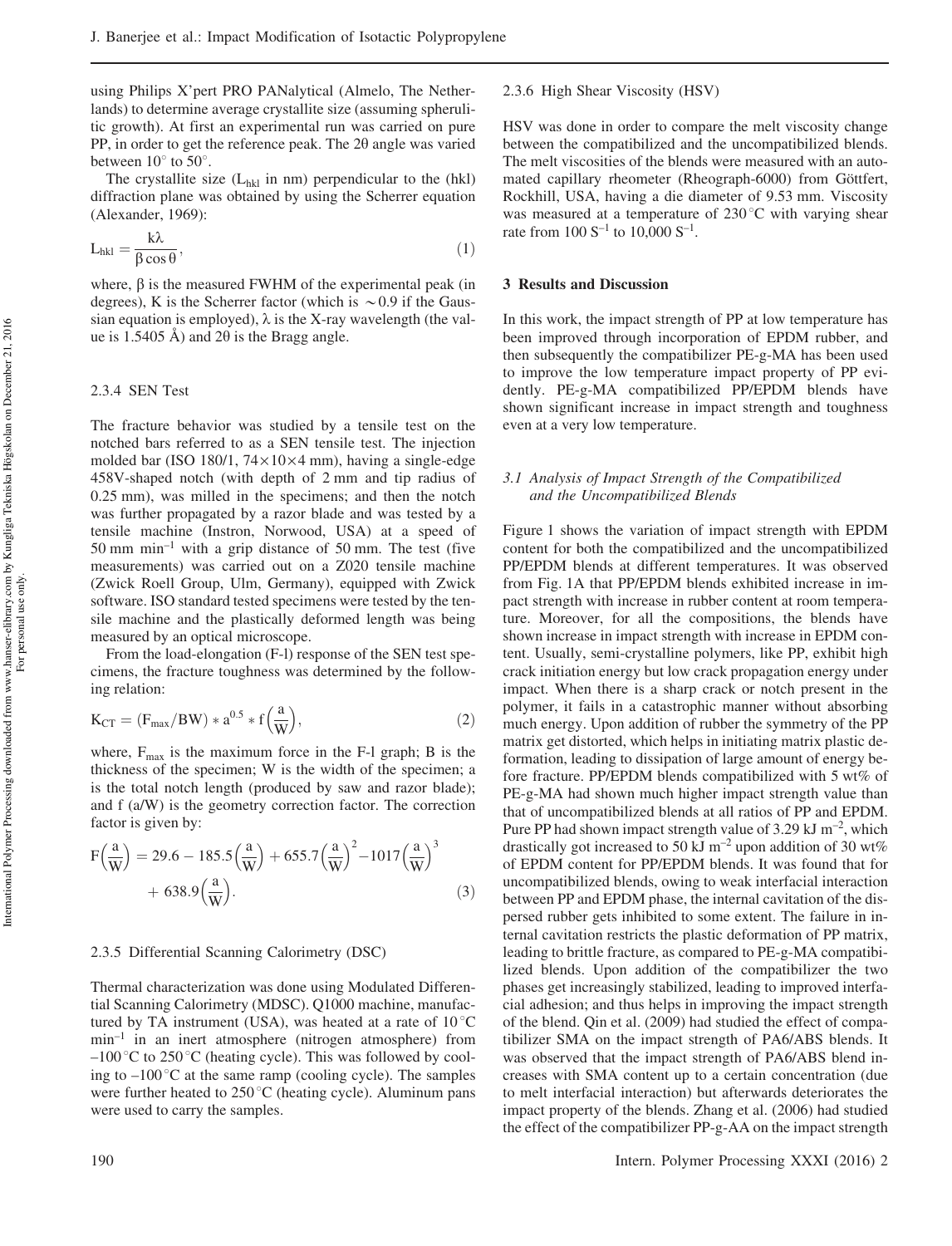of PP/EPDM blends. It was observed that PP/EPDM blends, having epoxidized EPDM, form covalent bond with the acid group of PP-g-AA that facilitate the improvement of impact strength of PP/EPDM blends as compared to PP/PP-g-AA/ EPDM blends. It was also observed that the value of impact strength of PP/EPDM blends depends on temperature, and it was further observed that the value of impact strength decreases with temperature. In fact, it was known that the mechanical hysteresis represents the energy dissipated during the loading and unloading cycle under stress (Lu et al., 1996). At higher temperature, due to high plasticity of the material, it un-



*Fig. 1. Variation of impact strength with EPDM content at (A) 23<sup>°</sup>C, (B)*  $0^{\circ}$ *C* and *(C)*  $-30^{\circ}$ *C* 

dergoes extensive plastic deformation which increases the hysteresis of the material with low yield stress. Consequently, this increases the value of impact strength of the blends with increase in temperature. It was also observed from Fig. 1 that the impact strength of PP/EPDM blends with DCP had shown lower values as compared to P20Rn and P20RnG5 compositions. The presence of DCP leads to peroxide reaction with PP which involves either hydrogen abstraction from PP chains (Suwanda et al., 1988), after the homolytic cleavage of DCP into two reactive radical to form functional graft, or PP may undergo  $\beta$ -scission producing terminal double bond or terminal free radical (Xanthos, 1992). These two processes may also proceed simultaneously. There remain possibilities that EPDM phase may also undergo crosslinking. Bouhelal et al. (2007) had studied the effect of peroxide in presence of sulphur and accelerator on the toughening mechanism of PP, and it was observed that the impact strength of PP matrix showed remarkable improvement. It can be explained further that owing to the presence of sulfur and accelerator, the blends have underwent effective crosslinking that led to improvement of impact strength. But, in this work, P20RnD0.15 blends had shown decreased impact strength as compared to other compositions even with increase in rubber content. So, in this work, it might be the  $\beta$ -scission of PP matrix that led to deterioration of the impact property of P20RnD0.15 blends.

In order to examine the brittle to tough transition temperature (BDT) for the blend components, the impact strength vs. temperature was investigated. BDT is defined as a temperature which designates the onset of plastic deformation. BDT depends on several factors like rubber content, dispersed EPDM phase size, interfacial interaction between EPDM phase and PP matrix, and also the shear modulus of the rubber phase. Here, only the effect of three above-mentioned factors on BDT had been studied. Figure 2 shows the variation of impact strength of different compositions of PP/EPDM blends with or without compatibilizer. BDT was mainly obtained from midpoint of the S-curve of impact strength vs. temperature plot. It was observed from Fig. 2A that a sudden change in the value of impact strength had occurred at two temperatures for P20R30, which designated two BDT. Similar result was also observed by Borggreve et al. (1987) for PA6/EPDM blends, where a second brittle-ductile transition occured due to the incorporation of EPDM rubber in PA6 matrix. The second transition was mainly because of the dispersion of EPDM in PA6 matrix, and was discontinuous represented by sudden increase in impact strength value within a small range of temperature. In this work, the energy transaction took place from  $5 \text{ kJ m}^{-2}$ to 16 kJ m–2 around BDT for P20R30 blends. Whereas, PE-g-MA compatibilized PP/EPDM blends P20R30G5 had shown only one BDT transition, which exhibited a change in energy from 8  $\text{kJm}^{-2}$  to 16  $\text{kJm}^{-2}$  at a low temperature range of  $-10\degree$ C to  $-30\degree$ C. BDT depends on the interparticle distance and the particle size of the dispersed phase. So in order to study about the BDT of PP/EPDM blends, it is important to focus on the mean diameter and ID of the EPDM phase.

Table 2 presents the variation of the value of  $T<sub>g</sub>$  of the PP phase for different compositions of both the compatibilized and the uncompatibilized PP/EPDM blends. It is evident from the table that the value of  $T_g$  decreases with the addition of rubber, signifying the increase in chain flexibility of the PP phase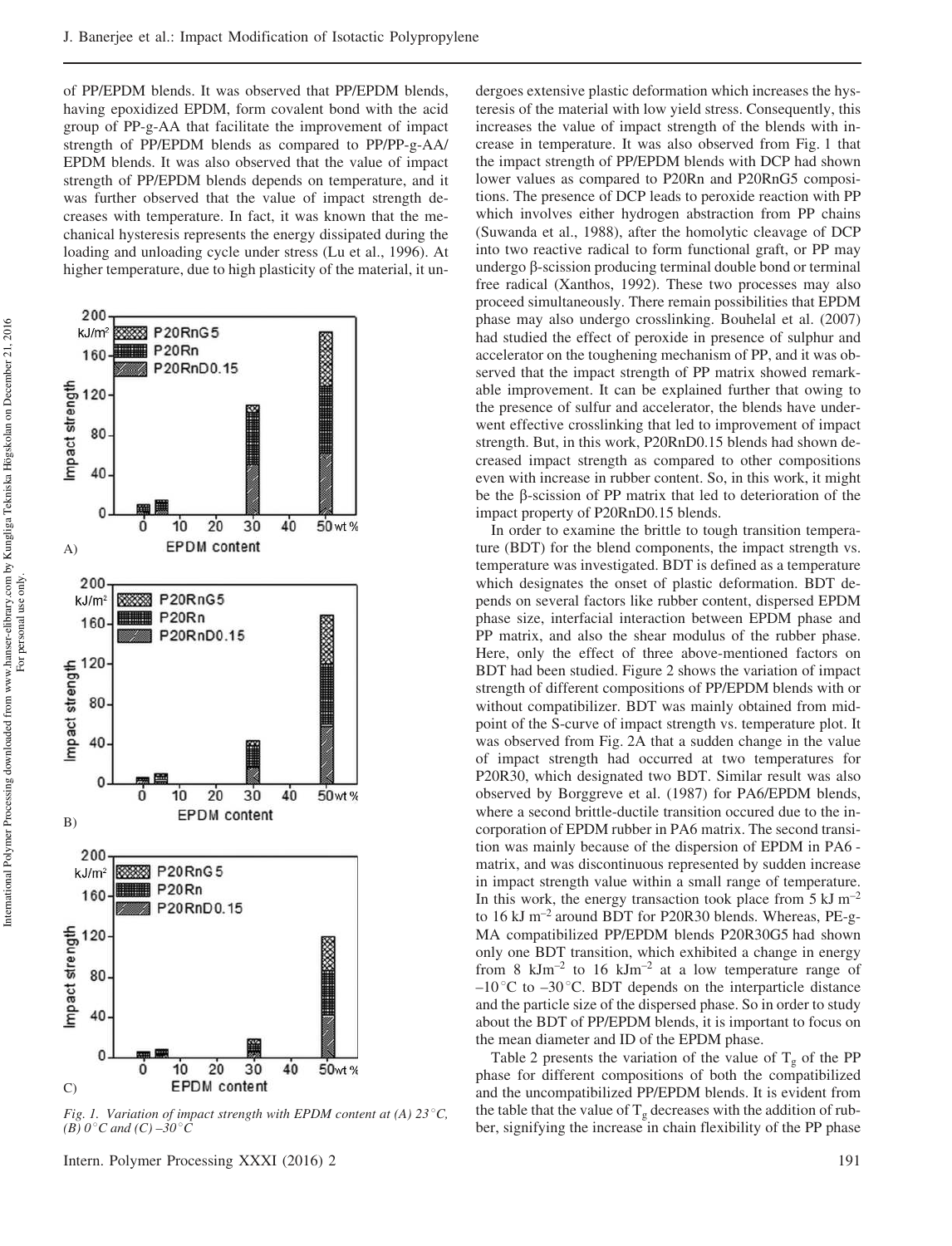upon addition of the EPDM phase. The value of  $T_g$  of the PP phase has been observed to decrease significantly with incorporation of PE-g-MA, which may be attributed to the more effective segmental motion of the PP phase due to the plasticization effect of PE-g-MA. Owing to the low molecular weight, PE-g-MA acts as a spacer. This eventually increases space for the polymer chain molecules to rotate efficiently, leading to a decrease in the  $T_g$  value. On the other hand it was observed that the value of  $T_g$  of the PP phase somewhat increases upon the addition of DCP, owing to the chain scission of the PP phase.



*Fig. 2. Impact strength vs. temperature for compositions having (A) 30 wt% EPDM and (B) 30 wt% EPDM and 5 wt% PE-g-MA*

| Samples                                            | $T_g$ ု |
|----------------------------------------------------|---------|
| P <sub>20</sub> R <sub>5</sub>                     | $-14.2$ |
| P <sub>20</sub> R <sub>5</sub> G <sub>5</sub>      | $-16.6$ |
| P <sub>20</sub> R <sub>5</sub> D <sub>0.15</sub>   | $-13.5$ |
| P <sub>20R30</sub>                                 | $-16.4$ |
| P <sub>20</sub> R <sub>30</sub> G <sub>5</sub>     | $-17.4$ |
| P <sub>20</sub> R <sub>30</sub> D <sub>0</sub> .15 | $-13.8$ |
| P <sub>20</sub> R <sub>50</sub>                    | $-17.6$ |
| P <sub>20</sub> R <sub>50G5</sub>                  | $-19.1$ |
| P <sub>20</sub> R <sub>50</sub> D <sub>0</sub> .15 | $-17.3$ |

*Table 2. Values of T<sup>g</sup> for Different Composition of PP/EPDM Blends*

Figure 3A shows the variation of mean diameter of the dispersed phase of the blend with the rubber content of different composition of both compatibilized and uncompatibilized blends. From the figure, it was observed that the mean diameter of the PP/EPDM blends increased with increase in EPDM content. In case of PE-g-MA compatibilized PP/EPDM blends, the mean diameter was observed to decrease as compared to the uncompatibilized ones. But the mean diameter of DCP compatibilized PP/EPDM blends had shown higher value of mean diameter than PE-g-MA compatibilized and uncompatibilized PP/EPDM blends. Figure 3b shows the variation of ID with the EPDM content. It was observed from the figure, that for both compatibilized as well as for uncompatibilized PP/EPDM blends the ID value decreases with the rubber content. With increase in rubber content, the distance between the rubber agglomerates decreased with increase in agglomerates size. For the compatibilized blends as the rubber particle size gets decreased, it helped in yielding of the matrix, which increased the fracture energy. Similar observation was also studied by van der Wal et al. (1999b). This decrease was found to be more prominent in case of P20RnD0.15 blends followed by P20Rn blends as compared to P20RnG5 blends. Jiang et al. (2000) had observed that for PP/EPDM blends, the value of ID decreased with EPDM content but the mean diameter showed no significant change with EPDM content. ID depends on the in-



*Fig. 3. Variation of (A) mean diameter of the particle and (B) interparticle distance (ID) of the particle with the different compositions of the blends*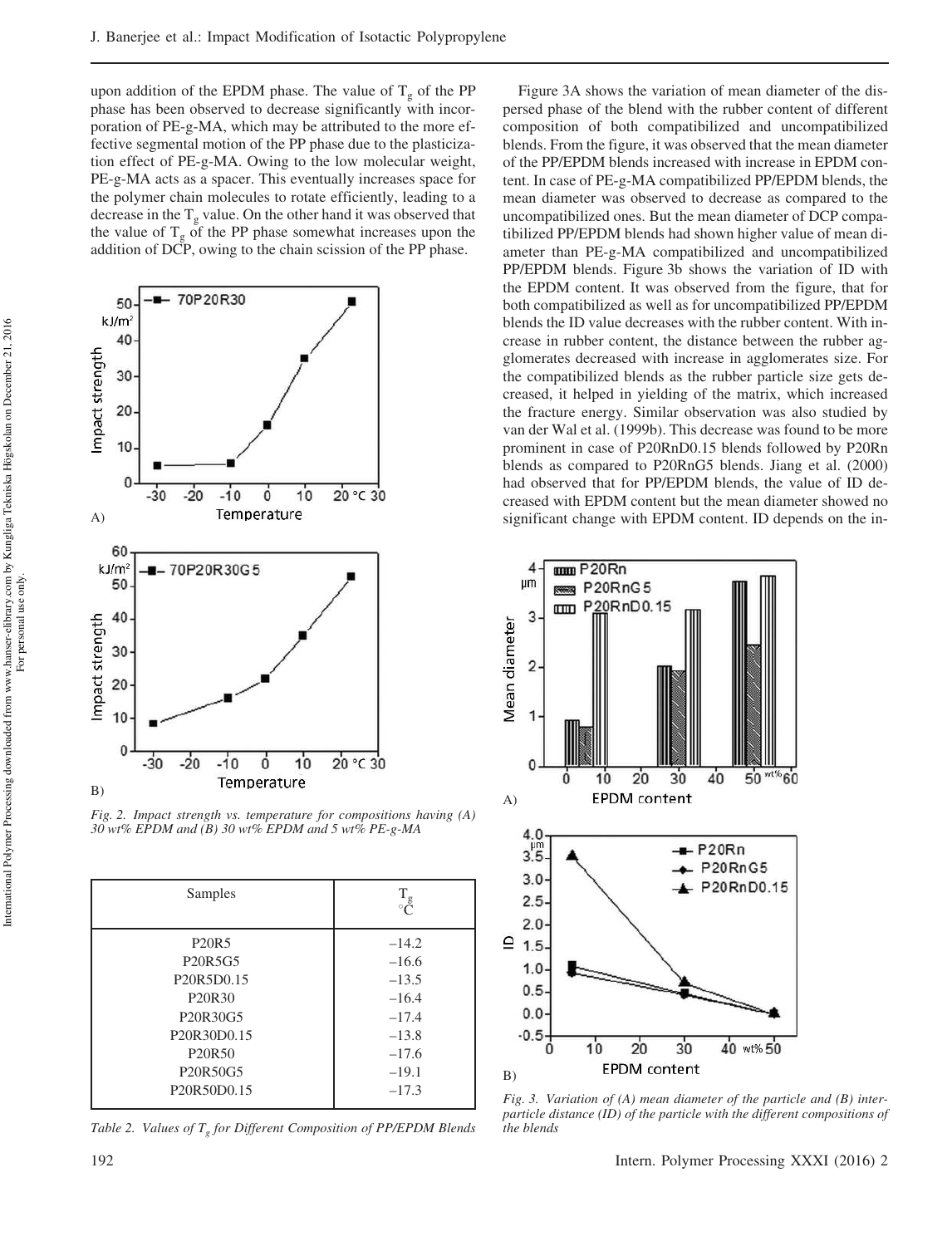teraction of the matrix and that of the dispersed phase. PP/ EPDM blends had shown a value of  $0.15 \mu m$  of IDc whereas PA6/EPDM blends exhibited a value of 0.3 µm (Jiang et al., 1999).

In order to assess the morphology of PP/EPDM blends that were developed with addition of EPDM, SEM was done. The SEM images provided a detailed description of the dispersion of rubber in PP matrix. Figure 4 shows the SEM micrographs of the different compositions of PP/EPDM blends with or without compatibilizer PE-g-MA and DCP. The uncompatibilized PP/EPDM blends had shown droplet-matrix morphology and these blends were considered to possess broad, non-uniform and unstable morphology. It was observed from the Fig. 4A, D, G that the size of the dispersed domain increased with an increase in the wt% of EPDM rubber. All the uncompatibilized PP/EPDM blends had shown two phase morphology. The instability of the uncompatibilized PP/EPDM blends increased more with increasing rubber content. This observation was mainly attributed to a higher degree of coalescence in the blend with increase in EPDM levels, owing to lack of compatibility of PP and EPDM. There might be a number of factors, like van der waals forces between the dispersed phase, mechanical forces acting on the dispersed phase, capillary forces and even difference in density of the two phases, which dominates the coalescence process of the dispersed phase in PP matrix. Figure 4 (b, e and h) depicts the SEM micrographs of PP/EPDM blends compatibilized with PE-g-MA, P20RnG5. It was observed from the SEM micrographs that with addition of the compatibilizer PE-g-MA to PP/EPDM blends, the particle size of the dispersed phase got decreased. The compatibilized blends showed narrower distribution of dispersed particle size as compared to the uncompatibilized PP/EPDM blends. This

indicated that in presence of compatibilizer, the coalescence process was slow due to the in situ formation of graft-copolymer at the interface. Because of this reaction, an emulsifying effect was induced in the system by the compatibilizer, which led to finer dispersion. In case of the compatibilized blends P20Rn, a diffused interphase was found to be formed between PP and EPDM phase by the compatibilizer that facilitate the stress transfer, resulting in cavitation of rubber phase; and thus increase the plastic deformation of the matrix. PE-g-MA acts as a chemical compatibilizer that form covalent bonds between the two phases. The MA group of PE-g-MA reacts with the double bond present in the norborene group of EPDM phase and the PE group of PE-g-MA interacts with PP phase owing to non-polar interaction. Thus the compatibilized blends with higher rubber content had showed significant signs of plastic deformation in izod-impact test even at low temperature, but the uncompatibilized PP/EPDM blends did not show any such signature at low level of rubber content. It was further observed from the SEM micrographs that the particle size of the dispersed phase increase with addition of even 0.15 wt% of DCP. It was known that the PP matrix underwent  $\beta$ -scission, which led to the formation of low molecular weight and reduced melt viscosity of PP matrix. This increase in the difference between the melt viscosities of PP and EPDM phases increased the interaction between the EPDM droplets in the melt. Whereas, the results obtained by Babu et al. (2010) contradicts the above result. According to that work, the particle size was observe to decrease with addition or even increase in DCP content above 2 wt% and below 4 wt% of DCP, but afterwards again showed a decreasing trend. The contradicting result can be explained on the basis of the amount of DCP content of the blends. In this work, an attempt had been taken to avoid the crosslinking of



*Fig. 4. SEM micrographs of (A) P20R50, (B) P20R50G5, (C) P20R50D0.15, (D) P20R30, (E) P20R30G5, (F) P20R30D0.15, (G) P20R5, (H) P20R5G5 and (I) P20R5D0.15*

Intern. Polymer Processing XXXI (2016) 2 193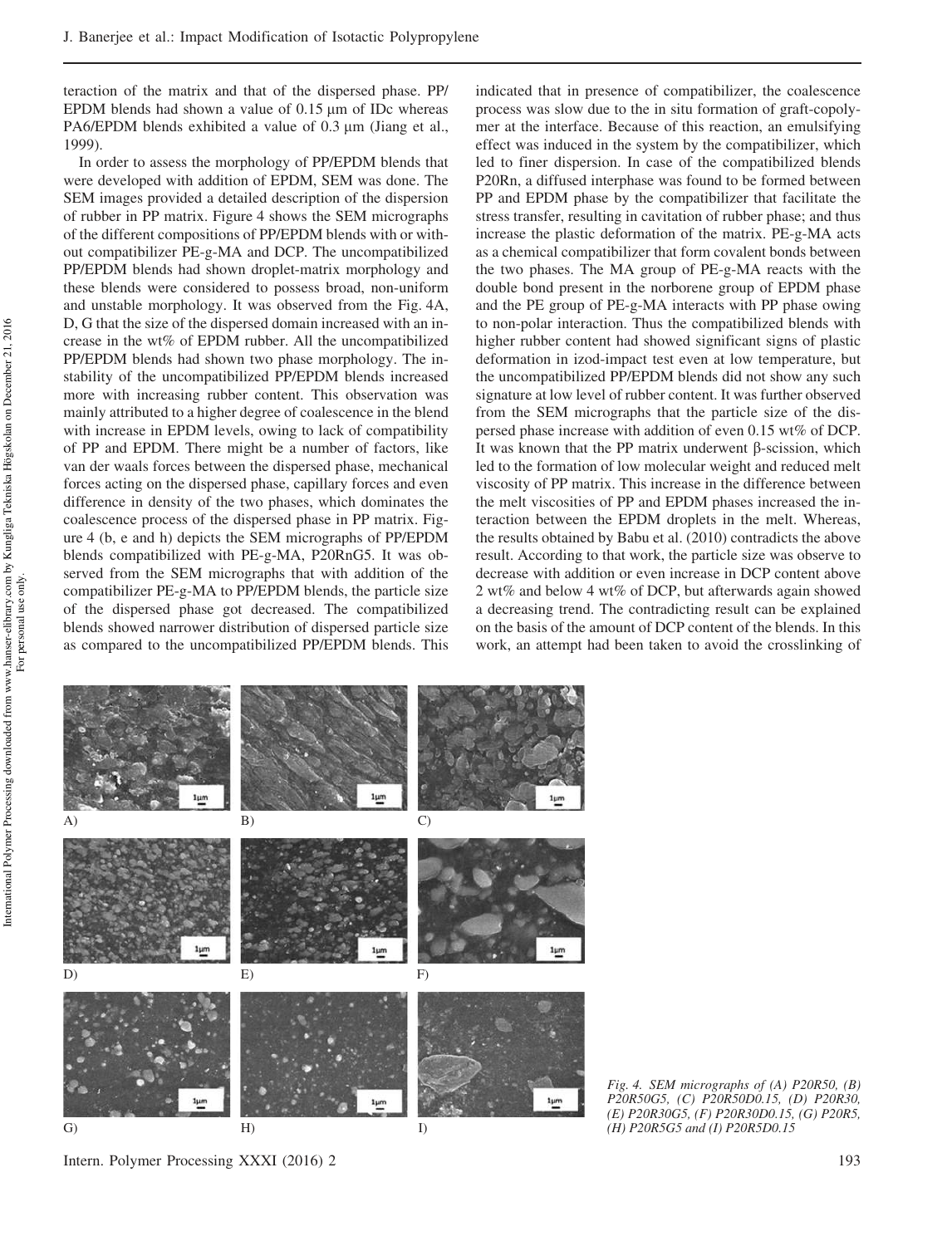the EPDM rubber (with  $\lt 2$  wt% of DCP). Figure 5 had shown that the melt viscosity of the uncompatibilized PP/EPDM blends and those compatibilized with PE-g-MA had nearly similar melt viscosity values. It can be also observed that addition of 0.15 wt% of DCP to PP/EPDM blends had led to reduction in melt viscosity. The reduction of melt viscosity of the blends occurred due to chain scission of PP matrix and this reduction in melt viscosity of P20RnD0.15 blends compared to P20Rn and P20RnG5 get increased with decrease in the rubber content.

In Fig. 6A and B, a comparison had been done to study the effect of wt% of rubber content on the %crystallinity of both the compatibilized and the uncompatibilized PP/EPDM blends. It should be noted that the degree of crystallinity values for all the blend compositions has been presented normalized to that of the pure PP. The data obtained from both XRD and DSC had shown similar trend. The %crystallinity of PP/EPDM blends was found to get decreased with increase in rubber content for both the compatibilized and the uncompatibilized ones. It was further observed that with addition of the compatibilizer (PE-g-MA) to PP/EPDM blends, more pronounced decline in %crystallinity of PP/EPDM blends took place. Further, it is also clear from the figure that the %crystallinity values obtained for both the compatibilized and the uncompatibilized PP/EPDM blends from XRD had shown higher values as compared to DSC. It is evident that the WAXS method provides accurate true crystallinity values for semi-crystalline polymers, such as isotactic PP, related to material state (equilibrium or non-equilibrium). DSC as a method for crystallinity determination is reliable for providing accurate crystallinity values for materials in the equilibrium state but fails for materials in non-equilibrium state, such as i-PP, by plastically deformed process or generally in systems in which relaxation processes are activated by temperature elevation. The decrease in %crystallinity value was mainly attributed by the increase in the crystallite size (confirmed from XRD data) of PP due to addition of the rubber particle. This effect showed much more promising result in case of the compatibilized blend. From Fig. 6C, it was observed that the crystallite size of both the compatibilized and the uncompatibilized PP/EPDM blends get decreased with the rubber content.



*Fig. 5. Variation of viscosity of different compositions of PP/EPDM blends with 50 wt% of EPDM rubber*

It was observed that the compatibilizer not only affects the size and shape of the dispersed phase (regarded as macro-morphology) but also affects the matrix crystalline form (micromorphology). It was also observed to affect the total crystallinity of the blends. The result could be explained by solidification effect. When rubber was added initially, the crystallite size decreased owing to nucleation effect of the EPDM rubber and with increase in the rubber content. The prolonged crystallization of i-PP matrix took place, which led to easier chain transfer in the EPDM melt during the crystallization process; and



*Fig. 6. Comparison of %crystallinity obtained from (A) DSC, (B) XRD and (C) crystallite size (obtained from XRD) vs. EPDM content for the PP/EPDM blend with 5 wt% PE-g-MA and 0.15 wt% of DCP*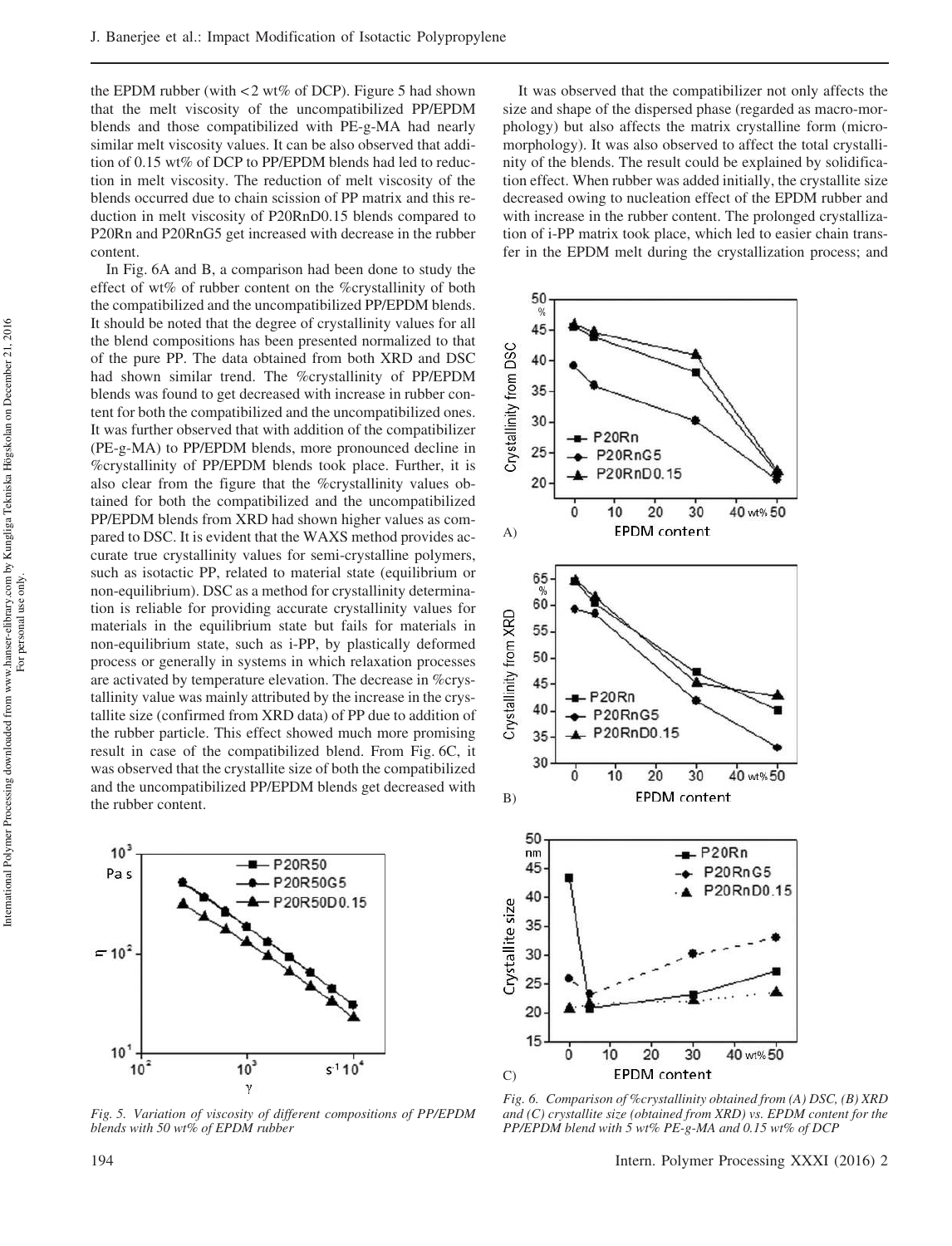this outweighed the nucleation effect. It is now important to discuss about the observation when DCP was added to PP matrix. It was observed that in case of P20RnD0.15 blends, the crystallite size of PP increased and the %crystallinity of PP decreased with the rubber content. In presence of DCP, the PP matrix underwent chain scission leading to the formation of low molecular weight short chains, branches or even micro crosslinks, which diminished the crystallization sites for nucleation; thus restricting the growth of the crystallization process (Cao and Lü, 2011). Hence the crystallite size of P20RnD0.15 blends had shown lower values as compared to the P20Rn and P20RnG5 blends.

# *3.2 Evaluation and Characterization of the Fracture Toughness*

In this work, the fracture toughness of PP/EPDM blends with and without compatibilizer had been studied through SEN test. Fracture toughness  $(K_C)$  is defined as the resistance offered by the specimen to resist the crack propagation. In general, fracture toughness depends on the thickness of the specimen. The stress state adjacent to the crack preformed changes according to the thickness of the specimen, but after a critical fracture toughness value  $(K_{IC})$  its value become independent of the thickness of the specimen.  $K_{IC}$  is considered as the highest value of stress intensity that exist at the tip of crack, so that, whenever the stress increased from a critical value, the crack undergoes plastic deformation before the ultimate fracture. In case of PP, crazes are the dominating factors that play an important role in fracture mechanism. These crazes are formed in the weak points near the intercrystalline region. Several researchers have studied that the amorphous region present near the intercrystalline region is mainly responsible for the crack initiation, crack growth and even failure (Dasari et al., 2003). The addition of rubber particles in PP matrix as toughener may act as a stress concentrator either to initiate or to terminate the crazes (Yokoyama and Ricco, 1998). Under stress, the rubber phase undergoes extensive and massive cavitation, leading to shear yielding of the PP matrix. Through cavitation, the rubber phase relieves the triaxial stress developed on the tip of the crack formed.

At low temperature, in the brittle region, mainly the crazing mechanism dominates; whereas at room temperature, in the ductile region, the fracture toughness takes place through shear yielding. At the intermediate region of temperature, both the mechanism takes place simultaneously. Researchers have studied the fracture mechanism of polymers using several models (Anderson, 1995; Hodgkinson and Williams, 1981; Frassine, 1997). It has been realized that at low temperature and high strain rate, the fracture mechanics is dominated by linear elastic fracture mechanics (LEFM); whereas at higher temperature range, the fracture mechanics is governed by non-linear elastic fracture mechanics (NLEFM) using CTOD or j-integral (Cocco, 2007). However, in the brittle-ductile transition range neither LEFM nor NLEFM explain the fracture mechanism of polymer blends. In this study, an attempt has been made to study the fracture toughness of PP/EPDM blends at low temperature. Hence, in this context, LEFM is used in this work to study the fracture mechanism of PP/EPDM blends. Figure 7

had shown the variation of fracture toughness of both the compatibilized and the uncompatibilized PP/EPDM blends at  $-30$  °C. Single notched pure PP has shown a brittle fracture initiating at the notch at low temperature with low fracture toughness, which confirms predominantly unstable crack growth. Similar observation has also been reported earlier (Grellmann, 2001). It was observed from the figure that with increase in the EPDM content, the fracture toughness got improved. Moreover, it was observed that blends with rubber have shown stable crack growth without fracture of the test specimen. The trend observed from Fig. 7 can be explained by the fact that with increase in rubber content agglomeration takes place, which led to the increase of rubber particle size, and thus, decreases the distance between the two particles; therefore, more energy was required to propagate the crack. It may be postulated that the fracture toughness increases with decrease in interparticle distance between the dispersed phases. The increase in rubber content helps in more efficient cavitation and shear deformation of dispersed phase, leading to higher dissipation energy.

Thomas et al. (2014) had studied that the toughening effect of PP/EPDM blends was due to the presence of rubber. This toughening effect was found to depend on the particle size of the dispersed phase which varied between  $4$  to  $8 \mu$ m and even lower than that. When the particle size of the dispersed phase was around 1 to 3  $\mu$ m, toughening phenomenon was dominated by the formation of shear banding; whereas, in case of particle much lower than this, cavitation and shear yielding took place. Figure 3 shows that for P20Rn blend the particle diameter is between 1 to 3  $\mu$ m, which confirmed that the fracture mechanism was dictated by shear banding; whereas, the P20RnD0.15 blends had exhibited much higher values of particle diameter. It was observed visually that the samples of the P20Rn blends exhibited plastic deformation before fracture, whereas the P20RnD0.15 blends had shown brittle fracture under tensile stress. However, for the PE-g-MA compatibilized PP/EPDM blends the particle diameter got reduced below  $1 \mu m$  at a low rubber content (i. e. 5 wt%), which suggests that the fracture mechanism was dominated by cavitation or shear yielding; whereas, at higher concentration of rubber P20RnG5 blends exhibited particle diameter around  $1$  to  $3 \mu$ m, which indicated



*Fig. 7. Variation of fracture toughness with EPDM content for both the compatibilized and the uncompatibilized blends*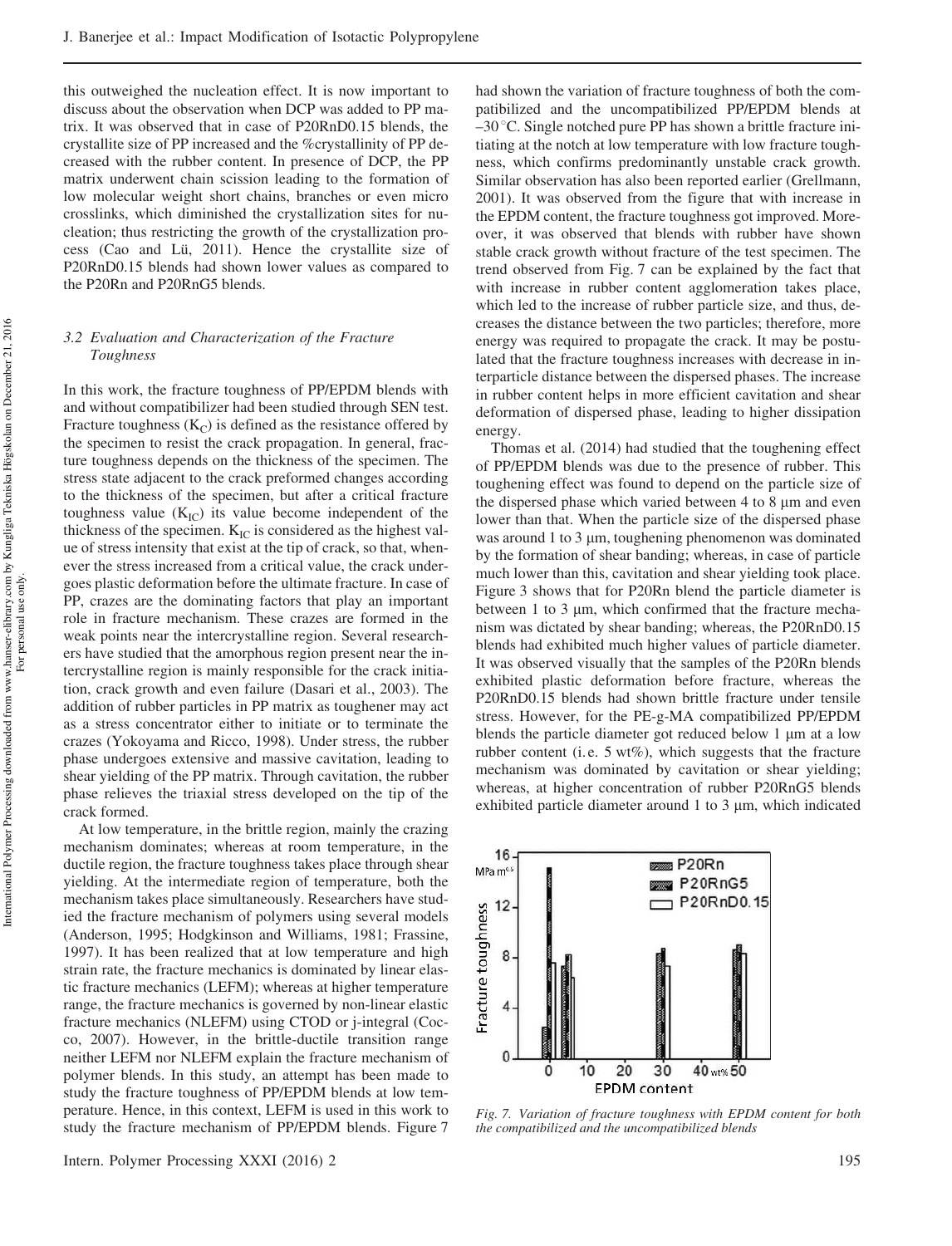shear banding. Moreover, the P20RnG5 blend compositions had exhibited high extent of plastic deformation without fracture, resulting only in elongation of the samples. It was also observed that the PE-g-MA compatibilized PP/EPDM blends had shown much higher fracture toughness as compared to the P20Rn and P20RnD0.15 blends. The reason behind the high ductility of these compatibilized PP/EPDM blends envisages from their finer and smaller dispersed phase of rubber in PP matrix. The smaller particle size of the compatibilized blends mainly attributed from the high interfacial interaction between the two phases and control of phase morphology by the compatibilizer. These compatibilizers help in incorporating different deforming modes in the PP/EPDM blends, and thus, facilitate higher degree of toughening. Similar observations were also obtained from Wong and Mai (1999) in case of PP/PA6 blends compatibilized with a tri-block copolymer (SEBS) with different MA content. Basically, these graft copolymer compatibilizer are placed between the two phases, reducing the interfacial tension, and thus, improving the adhesion between the two phases. This argument has been supported by many other previous reports (Anastasiadis et al., 1989; Li et al., 2007; Wang and Xie, 2006). In case of the compatibilized blends the rubber domain size gets decreased as the compatibilizer were spaced at the interphase between the two components. This increases the number of rubber domain, thus increasing the fracture toughness compared to the uncompatibilized blends.

In this study the PE-g-MA might have acted as a chemical compatibilizer, interacting similarly as that of compatibilizers like PP-g-MA. Owing to their chemical and structural similarities, it can be expected that the PE-g-MA should react similar to PP-g-MA. Hence, it can be suggested that the anhydride part of the PE-g-MA reacted with the diene part of EPDM (following Diels-Alder reaction); while the PE part got physically mixed with the non-polar PP phase owing to the existing hydrophobic interaction. Moreover, it can also be suggested that due to the low molecular weight of the compatibilizer (PE-g-MA), it may act as a plasticizer which facilitate the segmental motion of the polymeric chain; thus improving the impact properties of the blends at low temperature. This can be further explained by the observed decrease in the value of the  $T_{\sigma}$  upon addition of PE-g-MA to PP/EPDM blends owing to their plasticization effect (Table 2). However, in case of P20RnD0.15 blends, the value of fracture toughness of the blends got reduced with addition of DCP as compared to the P20RnG5 and P20Rn blends. This may be attributed to the fact that owing to the presence of DCP, PP chains underwent scission; a phenomenon further supported by the observed increase in %crystallinity and decrease in crystallite size. The increase in crystalline fraction with addition of DCP to PP/EPDM blends is mainly attributed to decrease in energy required to undergo deformation. This consequently decreased the fracture toughness of the P20RnD0.15 blends.

## 4 Conclusions

In this work, an attempt had been taken to improve the impact properties of i-PP, especially at low temperature, using EPDM. It was observed that the impact property of PP had improved significantly using EPDM rubber at higher rubber content. Here a comparative study was done to investigate the effect of the compatibilizers, PE-g-MA and DCP, on the impact modification of PP. In this work, a study was done to correlate the mechanical properties with the morphologies of the PP/EPDM, PP/PE-g-MA/EPDM and PP/DCP/EPDM blends. It was observed that with increase in rubber content, a significant increase in the impact strength and elongation at break had taken place, which helped in increasing the toughness of the blend. With the addition of grafted copolymer, PE-g-MA, to the PP/ EPDM blends, the adhesion between the two phases was found to get improved. The grafted copolymer was expected to reduce the interfacial tension and stabilized the particle size by improving the interfacial adhesion, and hence, leading to reduced rate of coalesce. The reduction in interfacial tension was also associated with the broadening of the interfacial region through the penetration of copolymer chain segments into the corresponding adjacent phases. Whereas, DCP acts as a nucleating agent, it undergoes  $\beta$ -scission with PP leading to reduction of molecular chain length, contributing to smaller crystallite size, and thereby increasing the crystallinity of the blends. The extent of increase in melt viscosity values of the compatibilized blends compared to the uncompatibilized ones was attributed to the extent of reaction taking place between the phases. Furthermore, the reduction in domain size was also considered as an attribution to the occurrence of reaction between the components, thereby, resulting in reduction of the interfacial tension and increase in the interfacial adhesion. Hence, it is evident that the smaller particle size and the increased phase adhesion results in improved physical properties. In this study, a comparison between the crystallinity values obtained by DSC and WAXS techniques showed a large discrepancy, which was attributed to the previous thermo-mechanical history of the materials and the intrinsic characteristics of the test method. Apart from these, a proper correlation had been done between the inter-particle distance values of each blend with that of fracture toughness. It was concluded that with increase in the rubber content the rubber domain increases owing to agglomeration, which simultaneously decreases the inter-particle distance, and thus, contributes towards the increase in the value of fracture toughness.

#### References

- Alexander, L. E.: X-ray Diffraction Methods in Polymer Science, Wiley, New York (1969)
- Anastasiadis, S. H., Gancarz, J. and Koberstein, J. K., "Compatibilizing Effet of Block Copolymers Added to the Polymer/Polymer Interface", Macromolecules, 22, 1449 – 1453 (1989), DOI:10.1021/ma00193a074
- Anderson, T. L.: Fracture Mechanics: Fundamentals and Applications, CRC Press, Boca Raton (1995)
- Ao, Y. H., Sun, S. L., Tan, Z. Y., Zhou, C. and Zhang, H. X., "Compatibilization of PP/EPDM Blends by Grafting Acrylic Acid to Poly-propylene and Epoxidizing the Diene in EPDM", J. Appl. Polym. Sci., **102**, 3949–3954 (2006), DOI:10.1002/app.24257
- Babu, R. R., Singha, N. K. and Naskar, K., "Interrelationships of Morphology, Thermal and Mechanical Properties in Uncrosslinked and Dynamically Crosslinked PP/EOC and PP/EPDM Blends", eX-PRESS Polym. Lett., 4, 197 – 209 (2010), DOI:10.3144/expresspolymlett.2010.26
- Bouhelal, S., Cagiao, M. E., Benachour, D. and Calleja, F. J. B., "Structure Modification of Isotactic Polypropylene through Chemi-